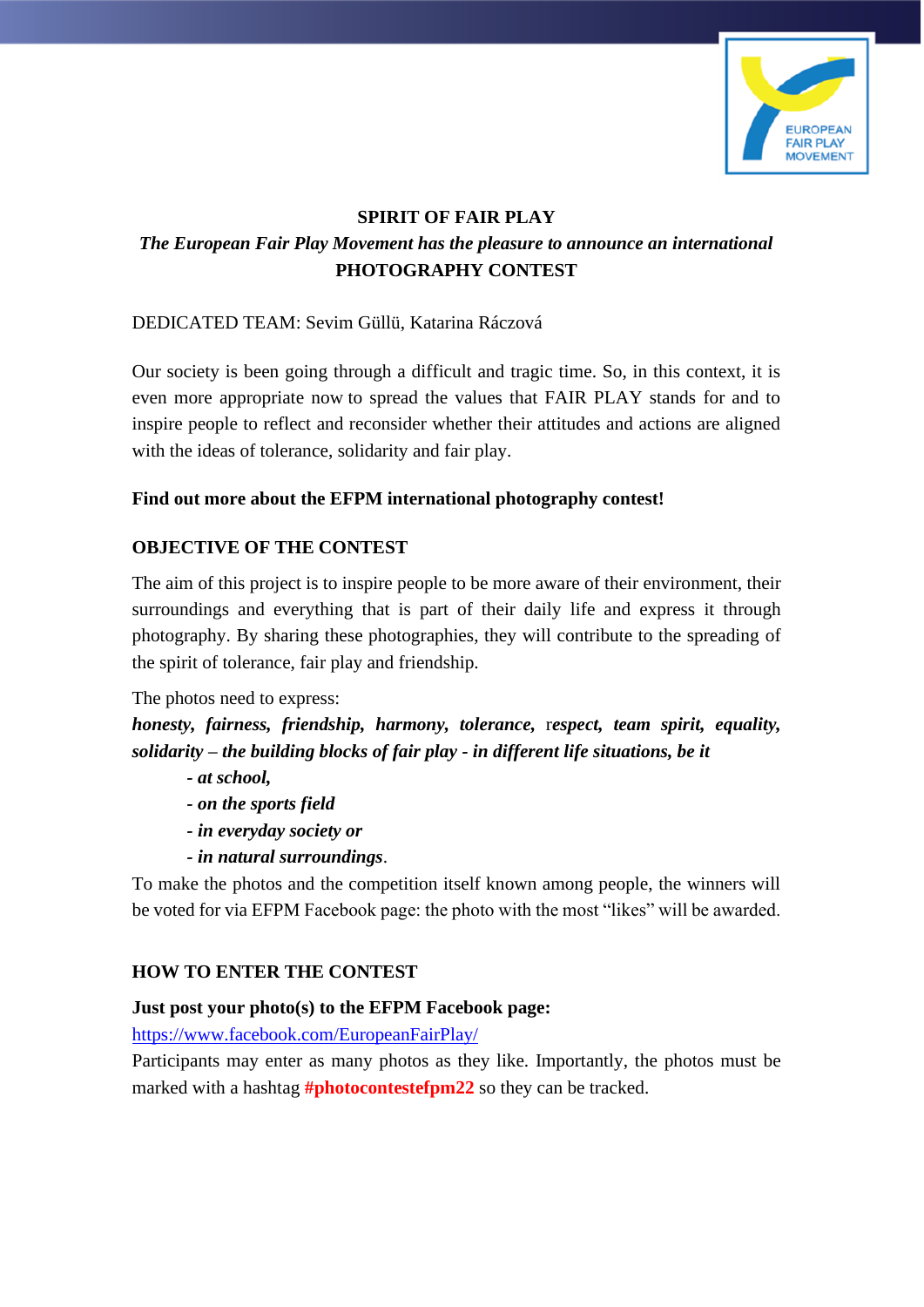

#### **TERMS AND CONDITIONS**

- The participation in the contest is free of charge.
- The contest is open to everyone regardless of age, nationality and country of residence.
- By their participations, participants grant the rights of their photographs to the EFPM. By entering the contest, entrants agree that photos submitted can be used by the EFPM for communication purposes.
- All photos must be original work, taken by the entrants. If the photo contains any material or elements that are not owned by the Entrant and/or which are subject to the rights of third parties, the Entrant is responsible for obtaining, prior to submission of the photo, any and all releases and consents necessary to permit the use and exhibition of the photo.
- Photograph filenames must include the name of the subject and the photographer's name.
- All photographers must submit their work online. Digital files are required. Prints are not accepted as part of the competition.
- Digital images submitted should be saved as .jpg, compression HIGH, in RGB format and not exceed 4 MB per file, at 72dpi. Recommended photo resolution: 300 dpi (=3543x2362 Pixel).
- The photograph can be color or black and white.
- The photographs must meet the requirements of the theme of the competition, the participants as well as the situations in the photographs must be realistic and reflect the real situation, only digitally edited photographs will not be included in the competition.
- The author must respect the basic ethical values and principles. The content cannot be sexually explicit or suggestive, unnecessarily violent or derogatory of any ethnic, racial, gender, sexual orientation, gender identity, religious, professional, or age group, profane or pornographic, or contain nudity. It cannot promote alcohol, illegal drugs, tobacco, firearms/weapons (or the use of any of the foregoing), any particular political agenda or message; and cannot endorse any form of hate or hate group. In case of non-compliance with the conditions, the organizer of the contest has the right the author, resp. photos excluded from the contest.
- The author of the photos must have the consent of the people captured in the competition photo, who agree to its publication.
- By entering the Contest, the authors of the photos accept these Contest Rules and the Terms and Conditions and agree and acknowledge that the EFPM is permitted to receive Your registration data. All personal information will be used by the EFPM in accordance with its Privacy Policy.